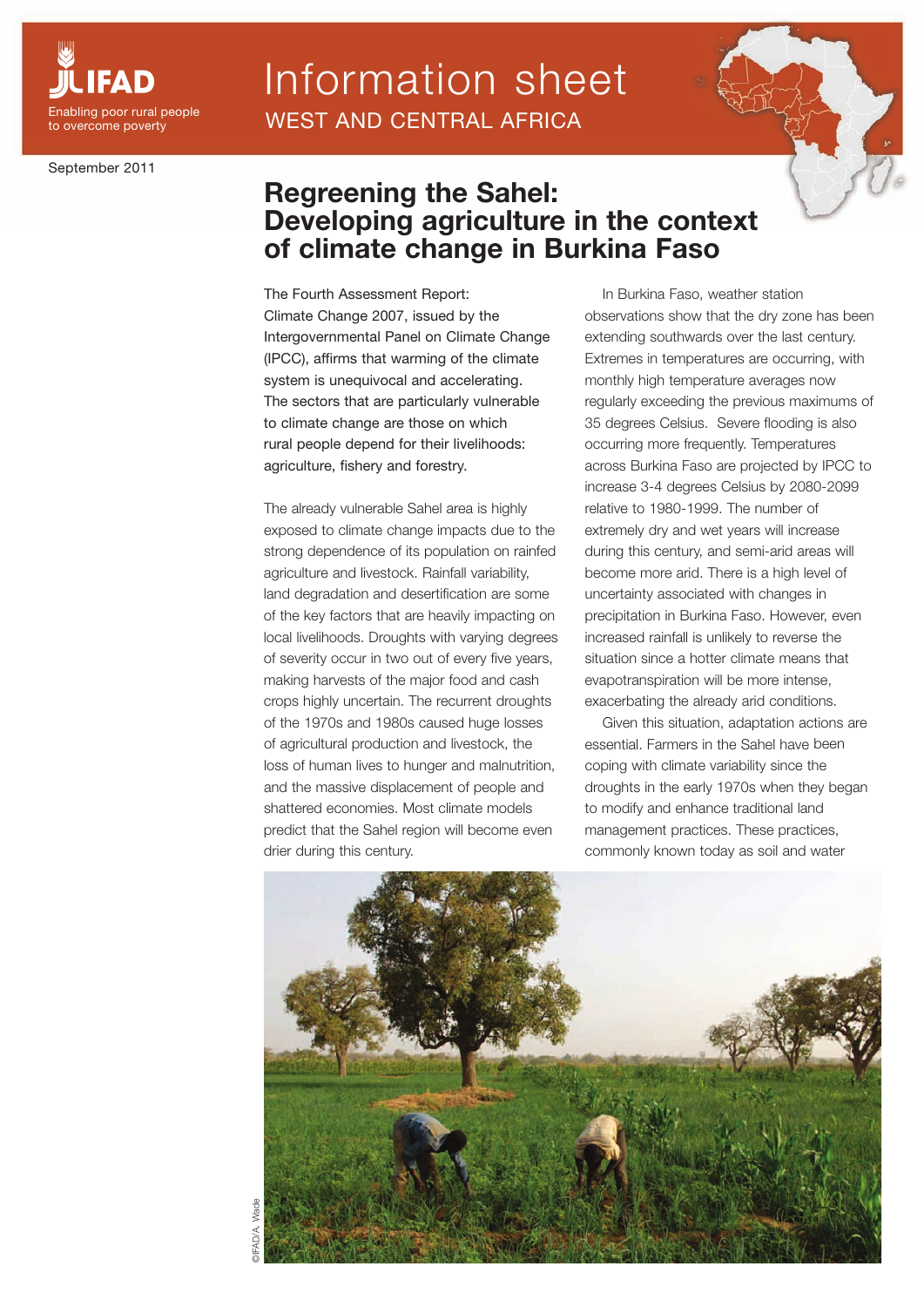conservation (SWC) techniques, were introduced on cultivated fields in both Burkina Faso and Niger. They include:

*Tassa* or *zaï* are improved traditional planting pits, dug on existing farm fields before the onset of the rains, using a hoe to break the surface crust. The pits collect and store water and run-off. Often, organic matter is placed in them to improve soil fertility. Termites are attracted to this organic matter, which they digest, making nutrients more easily available to the plant roots. Termites also dig channels, which increases the soil's water-holding capacity. Various impact assessments have shown that *zaï* planting has a positive impact on grain production and household food security since, in years of good rainfall, many farmers produce surplus grains, which provide a buffer in years of low rainfall. Soil fertility parameters under *zaï* treatment have shown a systematic improvement after three and five years according to





Half-moons



Woman from the Ouro village near Ouahigouya, weeding millet planted along a stone *diguette* 

some studies, with organic matter content increasing from 1 to 1.4 per cent and nitrogen increasing from 0.05 to 0.8 per cent.

Half-moons (*demi-lunes*) are earth embankments in the shape of a semi-circle with the tips of the bunds on the contour. They are used for growing crops but also for rangeland rehabilitation. Much larger in size than the *tassa*, half-moons also capture run-off water from slightly sloping land and concentrate water and organic matter.

Contour stone bunds and vegetative barriers. Stones are laid out along contour lines on both barren and cultivated lands. The stones slow down and filter run-off, thereby increasing infiltration and capturing sediment. The water and sediment harvested lead directly to improved crop performance, but also to local groundwater recharge, which can increase the water levels in wells. Contour stone bunds can be reinforced with grass strips. Vegetative barriers are cheaper than stone ones and self-maintaining. Suitable grass species can be identified, especially local varieties, i.e. *Andropogon gayanus*. This species is traditionally grown around field boundaries and is used for weaving mats. It is helpful in decreasing both water and wind erosion. Grass can be used in combination with stone bunds, which then can be taken away and reused in different contexts.

Permeable rock dams *(digues filtrantes)*. The structures are typically long, low dams of loose stone constructed in gullies and across valleys. Because they lack a spillway, the dams force flood water to spread over their length, which strongly reduces its erosive force. They also force water to infiltrate: this results in large quantities of sediment being deposited, often filling up gullies within two years – which in turn creates favourable conditions for growing crops where nothing could be grown before.

A range of complementary measures have been taken to optimize the impact of soil and water conservation measures, including the use of compost pits, natural phosphates and agroforestry.

Farmers use manure in the planting pits and halfmoons. This manure contains seeds from woody species browsed by livestock. The combination of water and soil fertility also creates favourable conditions for the emergence of woody species. Farmers increasingly protect and manage these species and, by doing so, create new agroforestry systems on what used to be barren land. The density and diversity of species on these rehabilitated lands is often higher than on other fields. The process of onfarm protection and management of trees brings multiple benefits if achieved by growing "useful" trees such as *Faidherbia albida* (which fixes nitrogen that improves soil fertility, and serves as fodder for livestock), *Piliostigma reticulatum* (used for fodder), *Combretum glutinosum* (used for firewood),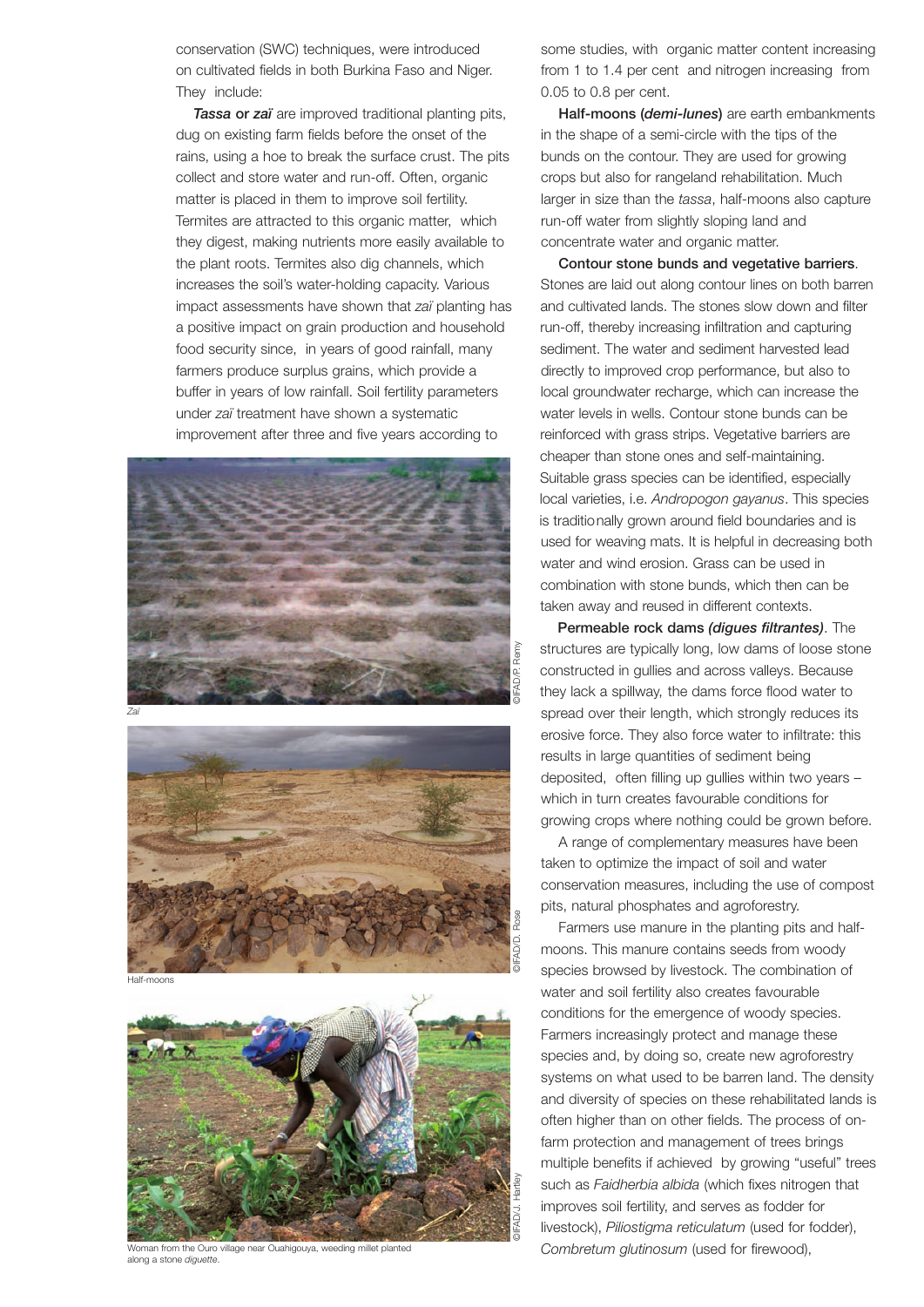*Adansonia digitata* (whose leaves and fruit offer high-quality nutrition) and *Guiera senegalensis* (used for fodder).

IFAD has provided strong support to the scaling up of these local innovations through its portfolio of investments in Burkina Faso during the past 30 years. Today it can be stated without a doubt that soil and water conservation has brought significant improvements to people's livelihoods and has resulted in a spectacular increase in the number of trees – a phenomenon known today as the "re-greening of the Sahel".

Regreening, or farmer-managed natural regeneration of vegetation, helps farmers to adapt to climate change and it adds organic matter to the soil. Many species are used to produce fodder or are "fertilizer trees". Regreening leads to a stronger integration of agriculture, livestock and forestry by farmers. In Burkina Faso, regreening is found in improved agricultural land and appears in areas with soil and water conservation

## **Benefits of regreening**

As a result of the increased integration of trees, crops and livestock, farming systems have become more drought-resilient, more productive and more sustainable. Benefits include:

- (i) Economic Specific calculations of farm-level benefits are subject to various methodological and data limitations. However, the large-scale adoption of integrated farming systems suggests that they are highly cost-effective.
- (ii) Improved household food security More advanced and productive farming systems are also more resilient to drought. Examples from the neighbouring Niger show that, during the 2005 famine, villages that had invested in agroforestry had little or no infant mortality, because trees could be pruned or cut and sold, which generated some cash with which farmers could buy expensive cereals.
- (iii) **Higher crop yields** In integrated farming systems, crop yields are likely to increase. This is especially true when nitrogen-fixing trees are used, which also results in savings on the costs for inputs/fertilizers. On-farm trees also reduce wind speed and evaporation. In addition, trees are more resistant to drought and rain variability than crops, and in fact contribute to crop survival.
- (iv) Diversification Trees produce fruit and leaves with high vitamin content for human consumption. They also produce fodder, which allows farmers to keep more livestock, and to have more manure to fertilize the fields. Trees are also a source of medicinal products and fuel, which households can consume or sell. The more complex and more productive farming system that trees create reduces vulnerability and strengthens the resilience of rural communities to climate-related risks.



Compost pit

activities, where degraded and completely barren land has been reclaimed and rendered productive. In the Central Plateau of Burkina Faso, these practices have led to the rehabilitation of from 200,000 to 300,000 hectares of land and the production of an additional 80,000 tons of food per year.

- (v) Sahelian women have gained the most from regreening, as the time spent on firewood collection has decreased from about 2.5 hours a day to 0.5 hours. Women have allocated the time saved to other activities, including producing and preparing food and caring for children.
- (vi) In terms of global environmental benefits, trees contribute to biodiversity conservation and mitigate climate change through carbon sequestration.

## Satellite time-series imagery of Rissiam (Bam Province)